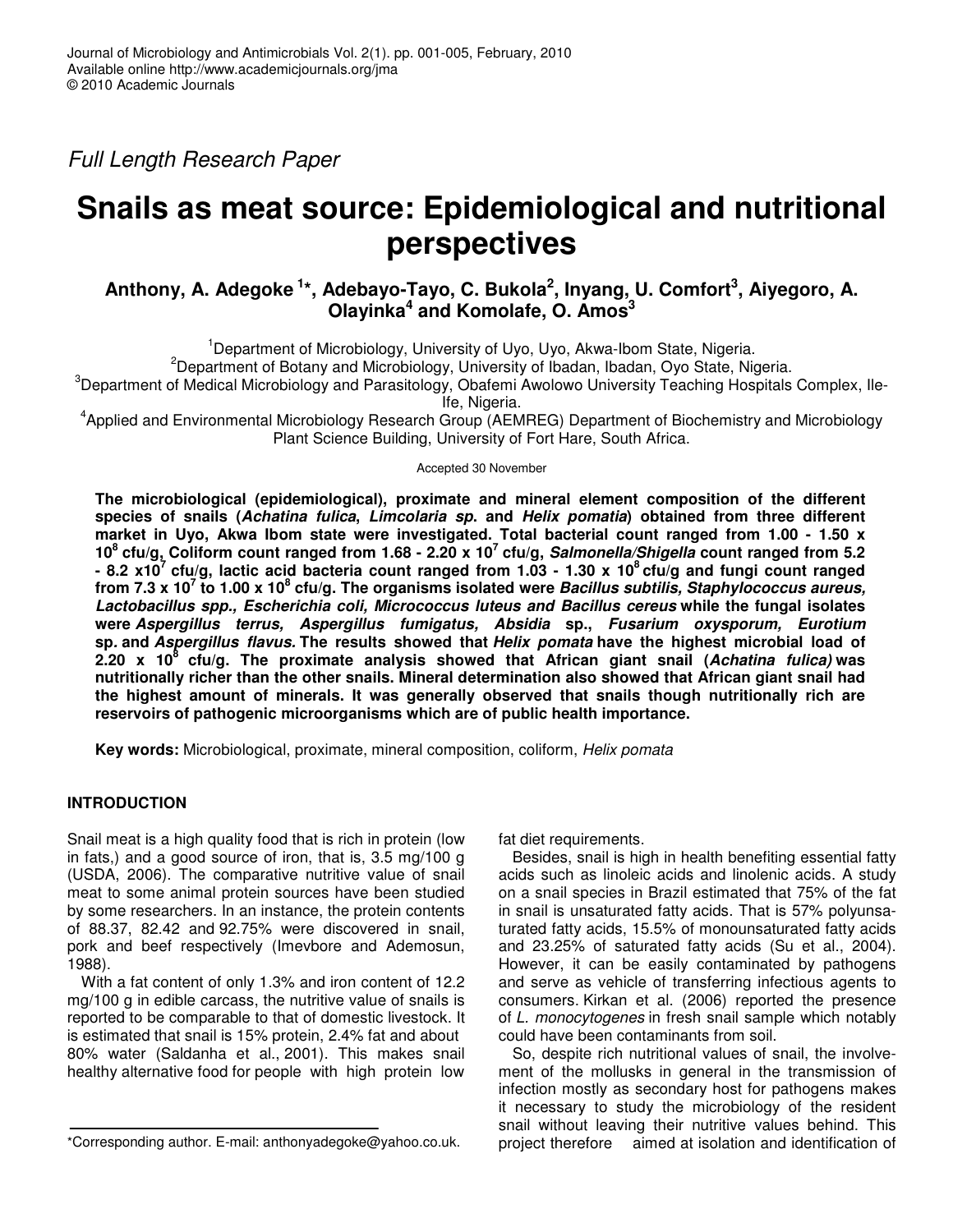**Table 1.** Cultural and biochemical characteristics of bacteria isolated from snail.

| <b>Isolate</b> | Gram<br>reaction | <b>Shape</b> | Colour | Edge      | <b>Elevation</b> | <b>Catalase</b>          | Coagulase                | Indole | M.R | V.p | <b>Citrate</b> | <b>Spore</b> | Glu. | Gal. | Fru | Mal | <b>Suc</b> | Raff | Prob. organism    |
|----------------|------------------|--------------|--------|-----------|------------------|--------------------------|--------------------------|--------|-----|-----|----------------|--------------|------|------|-----|-----|------------|------|-------------------|
|                |                  | Rod          | Milky  | Irregular | Raised           | $\overline{\phantom{0}}$ | $\overline{\phantom{a}}$ |        |     |     |                |              |      |      |     |     |            |      | Lactobacillus sp. |
|                |                  | Cocci        | Yellow | Irregular | Raised           | $+$                      | $\overline{\phantom{a}}$ |        |     |     |                |              |      |      |     |     |            |      | M. luteus         |
| 3              |                  | Cocci        | Milky  | Irregular | Raised           | $+$                      |                          |        |     |     |                |              |      |      |     |     |            |      | S. aureus         |
| 4              |                  | Rod          | Yellow | Irregular | Raised           | $+$                      | $\overline{\phantom{a}}$ |        |     |     |                |              |      |      |     |     |            |      | E. coli           |
|                |                  | Rod          | Creamy | circular  | Raised           | $+$                      | $\overline{\phantom{a}}$ |        |     |     |                |              |      |      |     |     |            |      | B. cereus         |
|                |                  | Cocci        | Milky  | circular  | Raised           | $\overline{\phantom{a}}$ | $\overline{\phantom{a}}$ |        |     |     |                |              |      |      |     |     |            |      | S. mutan          |
|                |                  | Rod          | Creamy | Irregular | Entire           |                          | $\overline{\phantom{a}}$ |        |     |     |                |              |      |      |     |     |            |      | B. subtilis       |

pathogenic microorganisms associated with snails and to study the proximate and mineral levels in the snail samples.

#### **MATERIALS AND METHOD**

#### **Sample Collection**

Snail samples (*Achatina fulica*l, *Limicolaria* sp. and land *Helix pomatia*) were purchased from Uyo main market, Itam market, Akpan Andem market in Uyo, Akwa Ibom State, Nigeria. The snail samples were collected in sterile plastic containers and taken to Microbiological laboratory for analysis.

#### **Preparation and microbiological analysis of the samples**

The snails were washed with running tap water to remove surface dirt. They were then washed with sterile distilled water and scrubbed with ethanol to remove external microorganism, the meat was aseptically extracted and homogenised.

One gram of the homogenate was used in carrying out ten-fold serial dilution up to the 10<sup>-6</sup>. 1 ml of the dilluent was plated on Nutrient agar for total bacterial count, MacConkey agar for total Coliform count, *Salmonella/Shigella* agar for *Salmonella/Shigella* count, DeMan Rogosa and sharp agar was used for lactic acid bacterial count and Sabourand Dextrose agar for fungal

count. The bacterial plates were incubated at 37°C for 24 -48 h, while fungal plates were incubated at room temperature (28  $\pm$  2<sup>o</sup>C) for 3 - 5 days. Colonies were selected randomly and were characterized using morphological and biochemical test such as gram stain, spore stain, motility, catalase, oxidize, coagulase, indole, MR-VP and Urease and sugar fermentation tests. Bacterial isolates were identified with reference to Cowan and Steel's Manual for the identification of Medical Bacteria (Cowan, 1985) and Beryey's Manual of Determinative Bacteriology (Hott et al., 1994). Fungal isolates were identified based on their morphological and cultural characteristics as recommended by Sampson et al. (1984).

#### **Proximate and mineral analysis**

Proximate composition was determined according to the method of A.O.A.C. (1998). This includes determination of Ash content, crude protein, Dry matter, moisture content and crude fiber. The mineral contents were also determined using Jenway Digital flame photometer (PFP 7 Model).

## **RESULTS**

The microbial isolates associated with the snail samples were: *Bacillus subtilis, Staphylococcus aureus, Lactobacillus* spp., *Escherichia coli, Micrococcus luteus, Bacillus cereus* while the fungal isolates were *Aspergillus terrus, Aspergillus* *fumigates, Absidia* sp., *Fusarium oxysporum Eurotium* sp*. Aspergillus niger* and *Aspergillus flavus.*

A detailed result of the cultural and biochemical characteristics of the bacterial isolates is depicted in Table 1 while that of fungi and fungal frequency of occurrence are depicted on Tables 3 and 4.

Obviously, *Aspergillus niger* had highest number of occurrence (that is, with 6 times out of total of 15 times of fungal occurrence). Its occurrence is equivalent to 40% frequency. *Absidia* sp. had 3 times (20%) frequency while *Aspergillus flavus* occurred twice (13.4%).

The microbial count of the snail samples are shown on Table 2. The microbial count for giant snail (*Achatina fulica)* ranges from 6.0 - 2.00 <sup>x</sup> <sup>10</sup><sup>7</sup> cfu/g. Land snail (*Limicolaria sp)* ranged from 7.3 <sup>x</sup> <sup>10</sup><sup>4</sup> to 1.68 <sup>x</sup> <sup>10</sup><sup>8</sup> cfu/g while *Helix pomatia,* which had the highest microbial load, ranges from  $5.2 \times 10^7$  to  $2.20 \times 10^8$  cfu/g.

The proximate analysis and mineral composition of the snails are shown in Tables 5 and 6. The snail samples contained appreciable mineral compositions per 100 g.

They are rich in Na, K, Fe, Ca and P. Sample A (*A. fulica*) had highest mineral composition when compared to Sample B (*Helix pomatia*) and Sample C (*Limicolaria sp*) respectively (Table 5).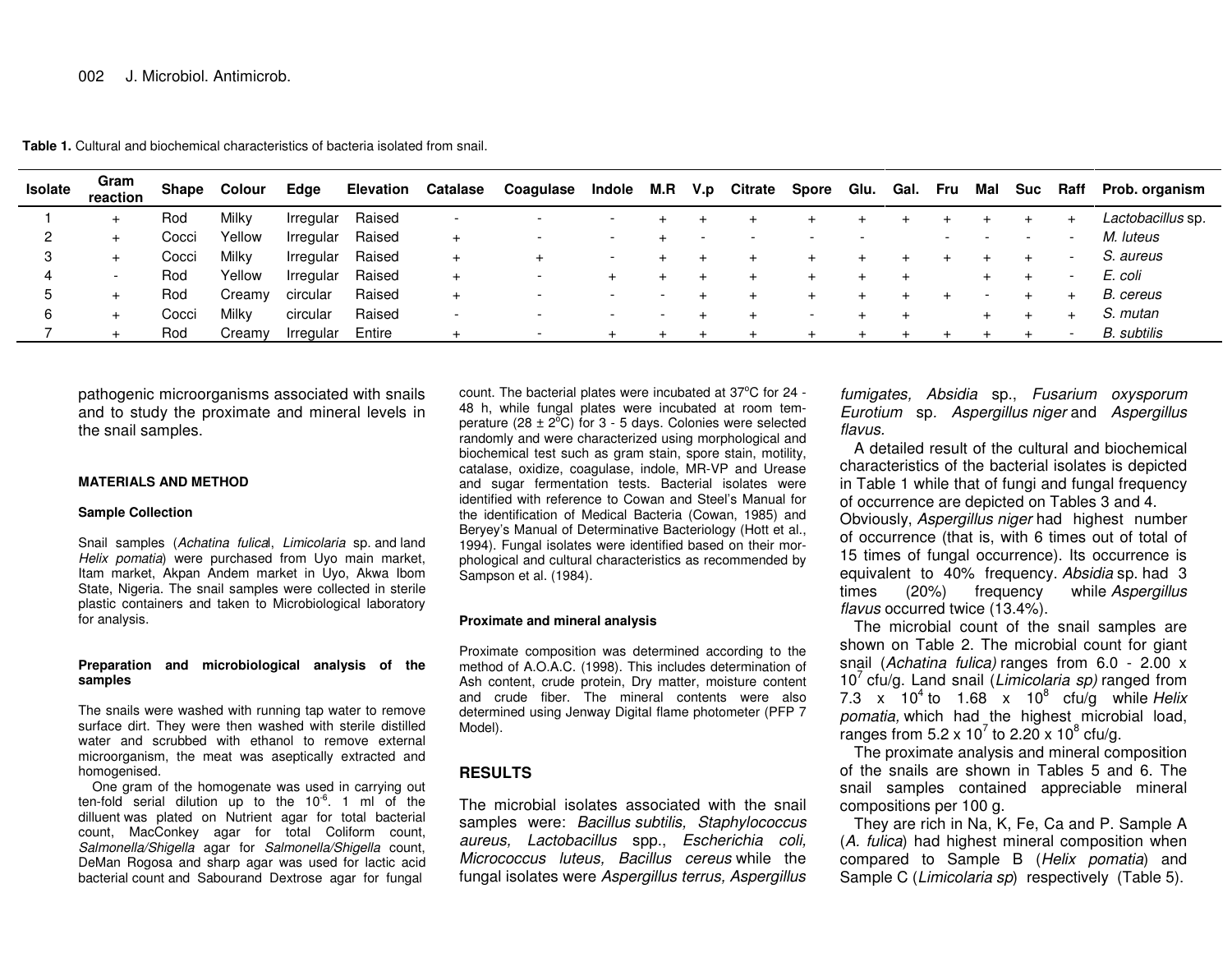|  |  |  |  |  |  | Table 2. Total bacterial count for snail samples. |
|--|--|--|--|--|--|---------------------------------------------------|
|--|--|--|--|--|--|---------------------------------------------------|

| <b>Sample</b> | Total bacteria count<br>x $10^8$ Cfu/g | <b>Total coliform count</b><br>x 10 $^7$ cfu/g | Salmonella/ shigella<br>count x $10^7$ cfu/g | <b>Fungal count</b><br>x $10^7$ cfu/g | Lactic acid bacteria<br>count x $10^8$ cfu/g |
|---------------|----------------------------------------|------------------------------------------------|----------------------------------------------|---------------------------------------|----------------------------------------------|
|               | .45                                    | 2.00                                           | 6.0                                          | 9.0                                   | .20                                          |
| B             | 00. ا                                  | .68                                            | 9.2                                          | 7.3                                   | .03                                          |
|               | . .50                                  | 2.20                                           | 5.2                                          |                                       | .30                                          |

Key: A: *A. fulica* (African giant snail), B: *Limicolaria* sp (Land snail), C: *Helix pomatia* (Land snail).

**Table 3.** Cultural and morphological characteristics of the isolated fungi.

| <b>Isolate code</b> | <b>Colony colour</b>                                    | Type of<br>soma | Nature of<br>hyphae | <b>Special vegetative</b><br>structure | <b>Asexual spore</b>           | <b>Special reproductive</b><br>structure           | <b>Conidial</b><br>head       | <b>Vesicle</b><br>shape           | Probable<br>organism     |
|---------------------|---------------------------------------------------------|-----------------|---------------------|----------------------------------------|--------------------------------|----------------------------------------------------|-------------------------------|-----------------------------------|--------------------------|
| Lss 1               | Gray green<br>wrinkled spread<br>colony                 | Filamentous     | Septate             | None                                   | Ovate conidia                  | Ascoma                                             | Radiating<br>conidial<br>head | subglobose                        | Eurotium sp              |
| Lss <sub>2</sub>    | Dense felt yellow<br>green colony                       | Filamentous     | Septate             | Foot cell                              | Globose conidia                | Philides borne directly<br>on the vesicle scerotia | Radiate                       | subglobose                        | Aspergillus<br>flavus    |
| Lss3                | Compact white or<br>yellow basal dark<br>colony         | Filamentous     | Septate             | Foot cell                              | Globose conidia                | Smooth balled erect<br>conidiospore                | Globose                       | subglobose                        | Aspergillus<br>niger     |
| Lss4                | Brownish colony<br>becoming darker<br>with age          | Filamentous     | Septate             | Foot cell                              | Globose conidia                | Short conidiospore                                 | Long<br>columnoir             | Hemispherical                     | Aspergillus<br>terrus    |
| Lss <sub>5</sub>    | Floccose felty<br>whitish colony<br>with a purple tinge | Filamentous     | Septate             | None                                   | Cell conidia.<br>clamydospores | Sporodochia absent                                 | None                          | None                              | Fusarium<br>oxysporum    |
| Lss <sub>6</sub>    | Floccose light<br>grayish, rapidly<br>growing colony    | Filamentous     | Coenocytic          | Stolons and rhizoids                   | Oblong<br>sporangiospore       | Zygospores<br>sporangiospores                      | None                          | None                              | Absidia sp               |
| AGS1                | Compact white or<br>yellow basal dark<br>colony         | Filamentous     | Septate             | Foot cell                              | Globose conidia                | Smooth walled erect<br>conidiosphore               | Globose                       | Globose                           | Aspergillus<br>niger     |
| AGS <sub>2</sub>    | Floccose light<br>grayish, rapidly<br>growing colony    | Filamentous     | Septate             | Stolons and rhizoids                   | Oblong<br>sporangiosphore      | Zygospores<br>sporangiospores                      | None                          | None                              | Absidia sp.              |
| AGS3                | Smoky or gray<br>green colony                           | Filamentous     | Septate             | Foot cell                              | Globose conidia                | Short conidiospore                                 | <b>Typically</b><br>columnar  | Dome shaped<br>broadly<br>clavate | Aspergillus<br>fumigatus |
| Hp1                 | Compact white or<br>vellow basal                        | Filamentous     | Septate             | Foot cell                              | Globose conidia                | Smooth walled erect<br>conidiosphore               | Globose                       | Globose                           | Aspergillus<br>niger     |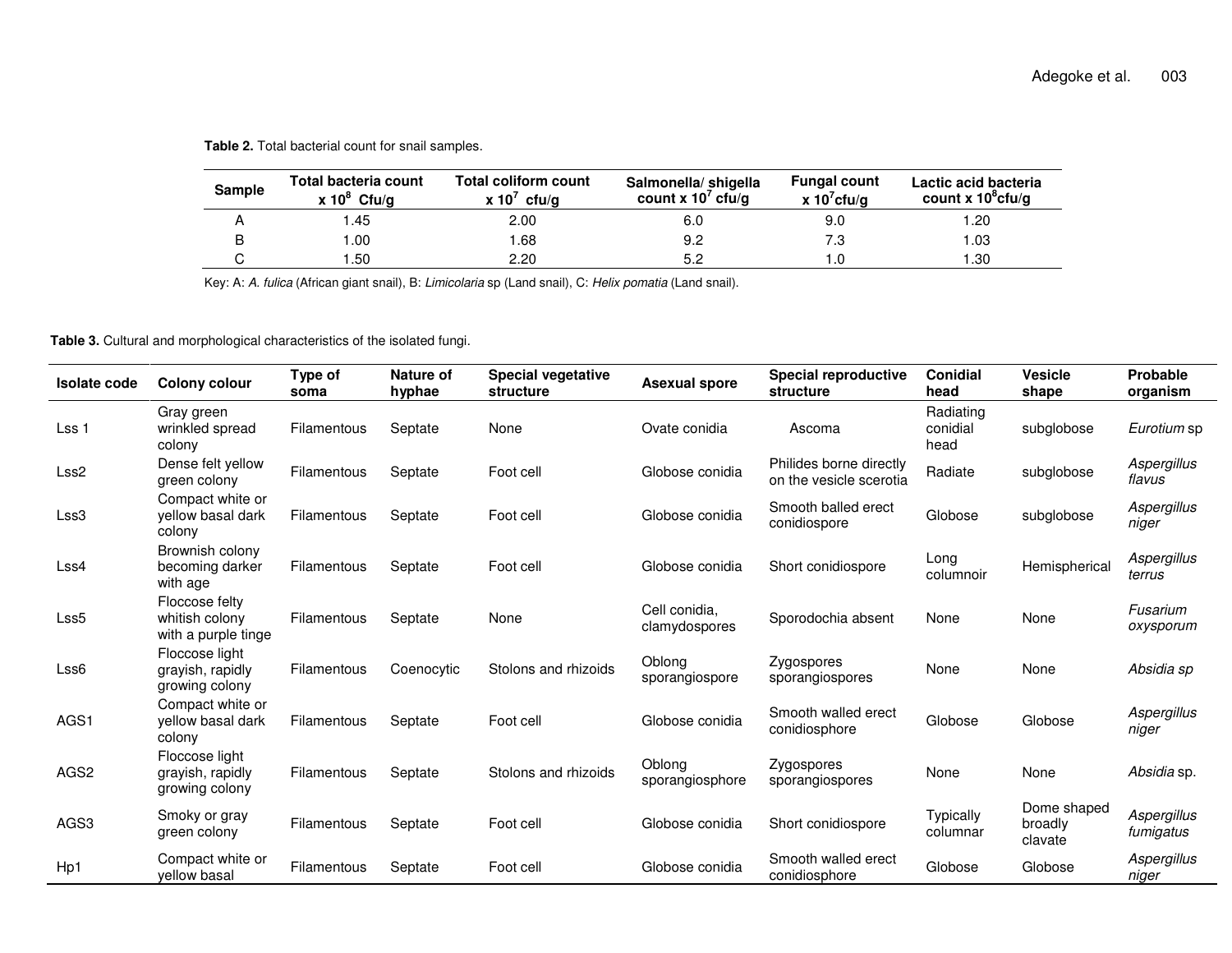#### **Table 3** contd.

| H <sub>p</sub> 2 | Dense felt yellow<br>green colony                    | Filamentous | Septate | Foot cell            | Globose conidia           | Philides borne directly<br>on the vesicle scerotia | Radiate | Subglobose | Aspergillus<br>flavus |
|------------------|------------------------------------------------------|-------------|---------|----------------------|---------------------------|----------------------------------------------------|---------|------------|-----------------------|
| Hp3              | Floccose light<br>grayish, rapidly<br>growing colony | Filamentous | Septate | Stolons and rhizoids | Oblona<br>sporangiosphore | Zygospores<br>sporangiospores                      | None    | None       | Absidia sp.           |

Key: AGS <sup>=</sup> *Achatina fulica* (African giant snail), Hp <sup>=</sup> *Helix pomatia* (land snail), Lss <sup>=</sup> *Limicolaria sp*. (land snail).

**Table 4.** Frequency of occurrence of fungi isolated from snails.

| S/N | <b>Fungi isolates</b> | Frequency of occurrence (%) |
|-----|-----------------------|-----------------------------|
| 1   | A. niger              | 40.0                        |
| 2   | A. terrus             | 6.7                         |
| 3   | F. oxysporum          | 6.7                         |
| 4   | Absidia sp            | 20.0                        |
| 5   | Eurotium sp           | 6.7                         |
| 6   | A. flavus             | 13.4                        |
| 7   | A. fumigates          | 6.7                         |
|     | Total                 | 100                         |

**Table 5.** Mineral composition of the snail samples.

| <b>Sample</b> | Na <sub>1</sub><br>(mg/100 g) | Na <sub>2</sub><br>(mg/100 g) | $K_1$ (mg/<br>100 g) | $K_{2}$<br>(mg/100 g) | Fe <sub>1</sub> (mg<br>(100 g) | Fe <sub>2</sub><br>(mg/100 g) | Ca <sub>1</sub><br>(mg/100 g) | Ca <sub>2</sub><br>(mg/100 g) | (mg/100 g) | ٣٥<br>(mg/100 g) |
|---------------|-------------------------------|-------------------------------|----------------------|-----------------------|--------------------------------|-------------------------------|-------------------------------|-------------------------------|------------|------------------|
| A             | 28.97                         | 28.94                         | 64.15                | 64.15                 | .51                            | .49                           | 186.35                        | 186.32                        | 62.73      | 62.76            |
| в             | 24.78                         | 24.83                         | 56.72                | 56.76                 | 1.36                           | .36                           | 179.65                        | 179.64                        | 58.34      | 58.32            |
|               | 13.63                         | 13.65                         | 31.59                | 31.57                 | . . 17                         | .14                           | 13.51                         | 132.48                        | 31.17      | 31.14            |

Key: A: *A. fulica* (African giant snail), B: *Limicolaria* sp (Land snail), C: *Helix pomatia* (Land snail).

The crude protein, fat, Ash and moisture contents are higher in A than B and higher in B than C (Table 6).

### **DISCUSSION**

Microbiological assessment of snail coupled with

pathogenicity test in this study showed that the snail samples harbour quite <sup>a</sup> number of highly pathogenic bacteria of potential public health hazard to the dependants as protein source. Such hazards are more appropriate in some regions where the demand for the snail meat is high and the vendors in an attempt to meet with the de-

mand usually undercook. Food-borne illnesses due to consumption of snails may occur when the mollusks that contain pathogenic microorganisms are consumed raw or improperly cooked. The health implications of these pathogenic microorga nisms with high count in this study can not be overemphasized. *Escherichia coli* for instance can